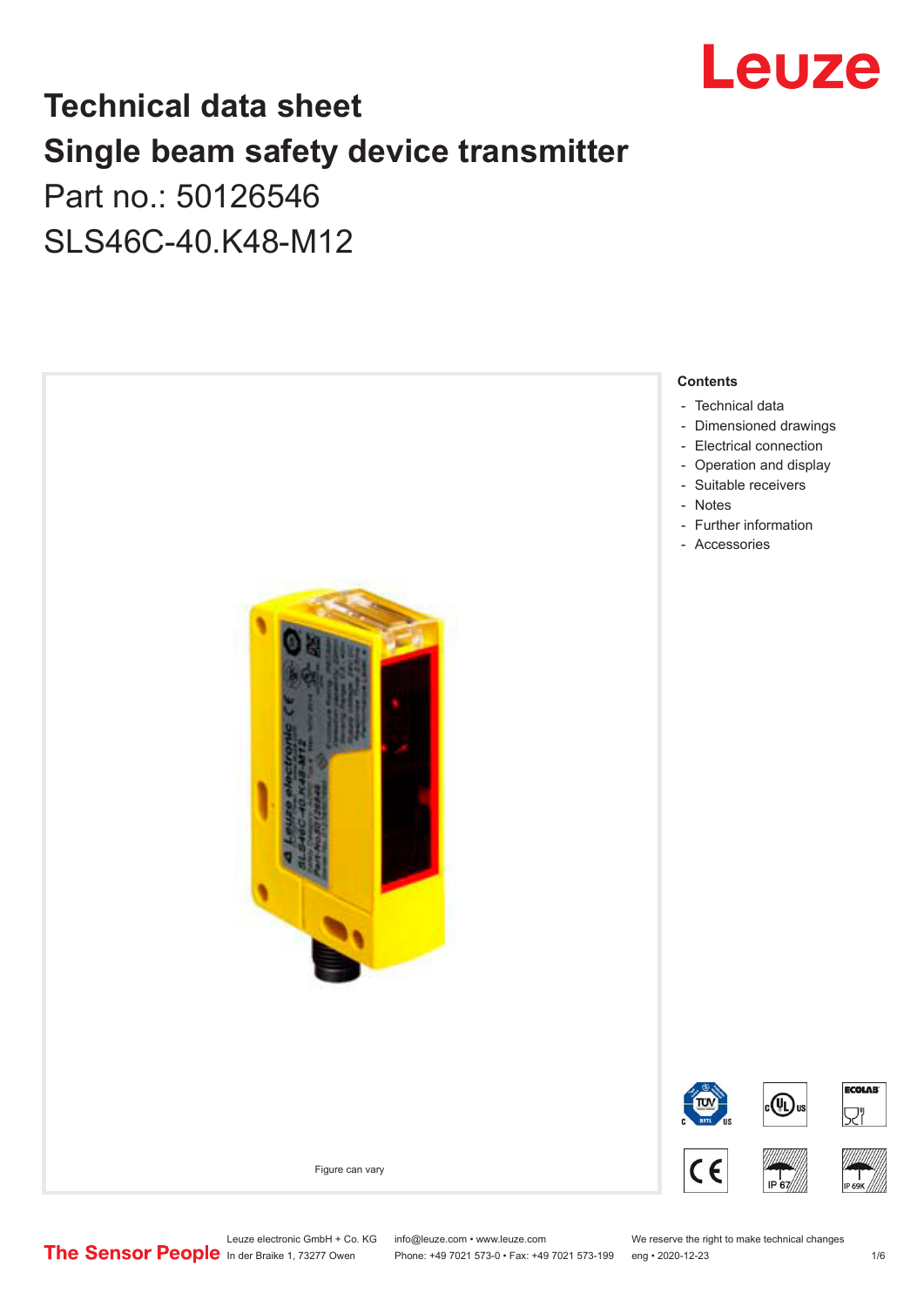### <span id="page-1-0"></span>**Technical data**

# Leuze

### **Basic data**

| <b>Series</b>                    | 46C                                                                  | <b>Switching frequency</b>        | 250 Hz                    |
|----------------------------------|----------------------------------------------------------------------|-----------------------------------|---------------------------|
| <b>Special version</b>           |                                                                      | Response time                     | 2.5 <sub>ms</sub>         |
|                                  |                                                                      | <b>Readiness delay</b>            | 300 ms                    |
| <b>Special version</b>           | Activation input                                                     | <b>Connection</b>                 |                           |
| <b>Functions</b>                 |                                                                      | <b>Number of connections</b>      | 1 Piece(s)                |
| <b>Functions</b>                 | Activation input                                                     |                                   |                           |
|                                  |                                                                      | <b>Connection 1</b>               |                           |
| <b>Characteristic parameters</b> |                                                                      | <b>Function</b>                   | Signal IN                 |
|                                  |                                                                      |                                   | Voltage su                |
| Type                             | 4, IEC/EN 61496, in combination with<br>MSI-TRMB safety relay        | Type of connection                | Connector                 |
| <b>SIL</b>                       | 3, IEC 61508, in combination with MSI-                               | <b>Thread size</b>                | M12                       |
|                                  | <b>TRMB</b> safety relay                                             | <b>Material</b>                   | Plastic                   |
| <b>SILCL</b>                     | 3, IEC/EN 62061, in combination with<br>MSI-TRMB safety relay        | No. of pins                       | 4 -pin                    |
| Performance Level (PL)           | e, EN ISO 13849-1:2008, In combination<br>with MSI-TRMB safety relay | <b>Mechanical data</b>            |                           |
| $MTTF_{d}$                       | 900 years, EN ISO 13849-1                                            | Design                            | Cubic                     |
| Mission time T <sub>M</sub>      | 20 years, EN ISO 13849-1                                             | Dimension (W x H x L)             | 20.5 mm x                 |
| Category                         | 4, EN ISO 13849:2008, In combination                                 | <b>Housing material</b>           | Plastic                   |
|                                  | with MSI-TRMB safety relay                                           | <b>Plastic housing</b>            | PC-PBT                    |
|                                  |                                                                      | Lens cover material               | Plastic / Pl              |
| <b>Optical data</b>              |                                                                      | Net weight                        | 50 g                      |
| <b>Operating range</b>           | $0.2540$ m                                                           | <b>Housing color</b>              | Yellow                    |
| <b>Operating range limit</b>     | $0.2548$ m                                                           | <b>Type of fastening</b>          | Through-h                 |
| Light source                     | LED, Red                                                             | <b>Compatibility of materials</b> | <b>ECOLAB</b>             |
| <b>LED light wavelength</b>      | 630 nm                                                               |                                   |                           |
| <b>Transmitted-signal shape</b>  | Pulsed                                                               | <b>Operation and display</b>      |                           |
| LED group                        | $\mathbf{1}$                                                         | Type of display                   | LED                       |
| Opening angle, max.              | $-2.52.5$ °                                                          | <b>Number of LEDs</b>             | 2 Piece(s)                |
| <b>Electrical data</b>           |                                                                      | <b>Environmental data</b>         |                           |
|                                  |                                                                      | Ambient temperature, operation    | -30 $\dots$ 60 $^{\circ}$ |
| <b>Protective circuit</b>        | Polarity reversal protection                                         | Ambient temperature, storage      | $-3070$ $^{\circ}$        |
|                                  | Short circuit protected                                              |                                   |                           |
| Performance data                 |                                                                      | <b>Certifications</b>             |                           |
| Supply voltage $U_{\rm B}$       | 24 V, DC, -20  20 %, Incl. residual                                  |                                   | IP 67                     |
|                                  | ripple                                                               | Degree of protection              |                           |
| <b>Residual ripple</b>           | 10 %, From $U_{\rm B}$                                               |                                   | <b>IP 69K</b>             |
| <b>Open-circuit current</b>      | 040mA                                                                | <b>Protection class</b>           | III, Rating               |
|                                  |                                                                      | <b>Certifications</b>             | c TÜV NR                  |
| Inputs                           |                                                                      |                                   | c UL US                   |
| Number of activation inputs      | 1 Piece(s)                                                           | <b>Standards applied</b>          | <b>IEC 60947</b>          |
| <b>Activation inputs</b>         |                                                                      | <b>Classification</b>             |                           |
| <b>Voltage type</b>              | <b>DC</b>                                                            | <b>Customs tariff number</b>      | 85365019                  |
| <b>Switching voltage</b>         | high: $\geq 8V$                                                      | eCl@ss 5.1.4                      | 27272701                  |
|                                  | low: $\leq 1.5V$                                                     | eCl@ss 8.0                        | 27272701                  |
| Switching voltage high, min.     | 8 V                                                                  | eCl@ss 9.0                        | 27272701                  |
| Switching voltage low, max.      | 1.5V                                                                 | eCl@ss 10.0                       | 27272701                  |
| Activation/disable delay         | 1 <sub>ms</sub>                                                      | eCl@ss 11.0                       | 27272701                  |
| Input resistance                 | 10,000 $\Omega$ , -30  30 %                                          | <b>ETIM 5.0</b>                   | EC001831                  |
|                                  |                                                                      | <b>ETIM 6.0</b>                   | EC001831                  |
| <b>Activation input 1</b>        |                                                                      | <b>ETIM 7.0</b>                   | EC001831                  |
| <b>Assignment</b>                | Connection 1, pin 4                                                  |                                   |                           |
| <b>Active switching state</b>    | High                                                                 |                                   |                           |

### **Timing**

| Timing                            |                             |
|-----------------------------------|-----------------------------|
| <b>Switching frequency</b>        | 250 Hz                      |
| <b>Response time</b>              | $2.5$ ms                    |
| <b>Readiness delay</b>            | $300 \text{ ms}$            |
|                                   |                             |
| Connection                        |                             |
| <b>Number of connections</b>      | 1 Piece(s)                  |
|                                   |                             |
| <b>Connection 1</b>               |                             |
| <b>Function</b>                   | Signal IN                   |
|                                   | Voltage supply              |
| <b>Type of connection</b>         | Connector                   |
| <b>Thread size</b>                | M <sub>12</sub>             |
| <b>Material</b>                   | Plastic                     |
| No. of pins                       | 4-pin                       |
| <b>Mechanical data</b>            |                             |
| Design                            | Cubic                       |
| Dimension (W x H x L)             | 20.5 mm x 76.3 mm x 44 mm   |
| <b>Housing material</b>           | Plastic                     |
| <b>Plastic housing</b>            | PC-PBT                      |
| Lens cover material               | Plastic / PMMA              |
| Net weight                        | 50 <sub>g</sub>             |
| <b>Housing color</b>              | Yellow                      |
| <b>Type of fastening</b>          | Through-hole mounting       |
| <b>Compatibility of materials</b> | <b>ECOLAB</b>               |
| <b>Operation and display</b>      |                             |
| <b>Type of display</b>            | LED                         |
| <b>Number of LEDs</b>             | 2 Piece(s)                  |
|                                   |                             |
| Environmental data                |                             |
| Ambient temperature, operation    | $-30$ 60 °C                 |
| Ambient temperature, storage      | $-30$ 70 °C                 |
|                                   |                             |
| <b>Certifications</b>             |                             |
| Degree of protection              | IP 67                       |
|                                   | <b>IP 69K</b>               |
| <b>Protection class</b>           | III, Rating voltage 50 V    |
| <b>Certifications</b>             | c TÜV NRTL US               |
|                                   | c UL US                     |
| <b>Standards applied</b>          | IEC 60947-5-2, IEC/EN 61496 |
| <b>Classification</b>             |                             |
| <b>Customs tariff number</b>      | 85365019                    |
| eCl@ss 5.1.4                      | 27272701                    |
| eCl@ss 8.0                        | 27272701                    |
| eCl@ss 9.0                        | 27272701                    |
| eCl@ss 10.0                       | 27272701                    |
| eCl@ss 11.0                       | 27272701                    |
| <b>ETIM 5.0</b>                   | EC001831                    |
|                                   |                             |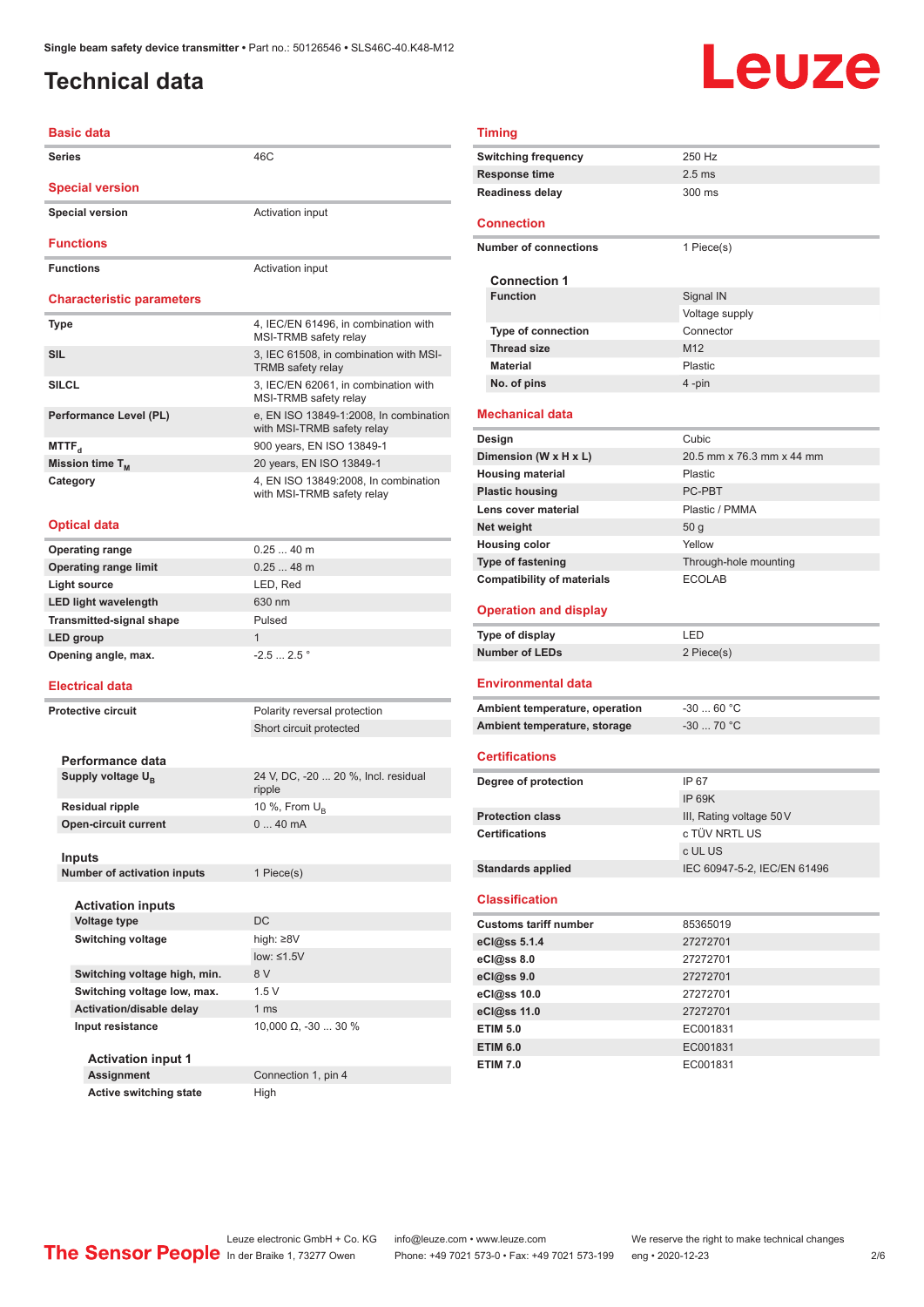### <span id="page-2-0"></span>**Dimensioned drawings**

Leuze

All dimensions in millimeters



- A Optical axis
- B Transmitter and receiver
- C Green/yellow indicator diodes

### **Electrical connection**

**Connection 1**

| <b>Function</b>    | Signal IN      |
|--------------------|----------------|
|                    | Voltage supply |
| Type of connection | Connector      |
| <b>Thread size</b> | M12            |
| <b>Type</b>        | Male           |
| <b>Material</b>    | Plastic        |
| No. of pins        | 4-pin          |
| Encoding           | A-coded        |

## **Pin Pin assignment Conductor Conductor Color**

|                | $+24V$     | Brown        |
|----------------|------------|--------------|
| $\overline{2}$ | n.c.       | White        |
| 3              | <b>GND</b> | <b>Blue</b>  |
| 4              | Active     | <b>Black</b> |

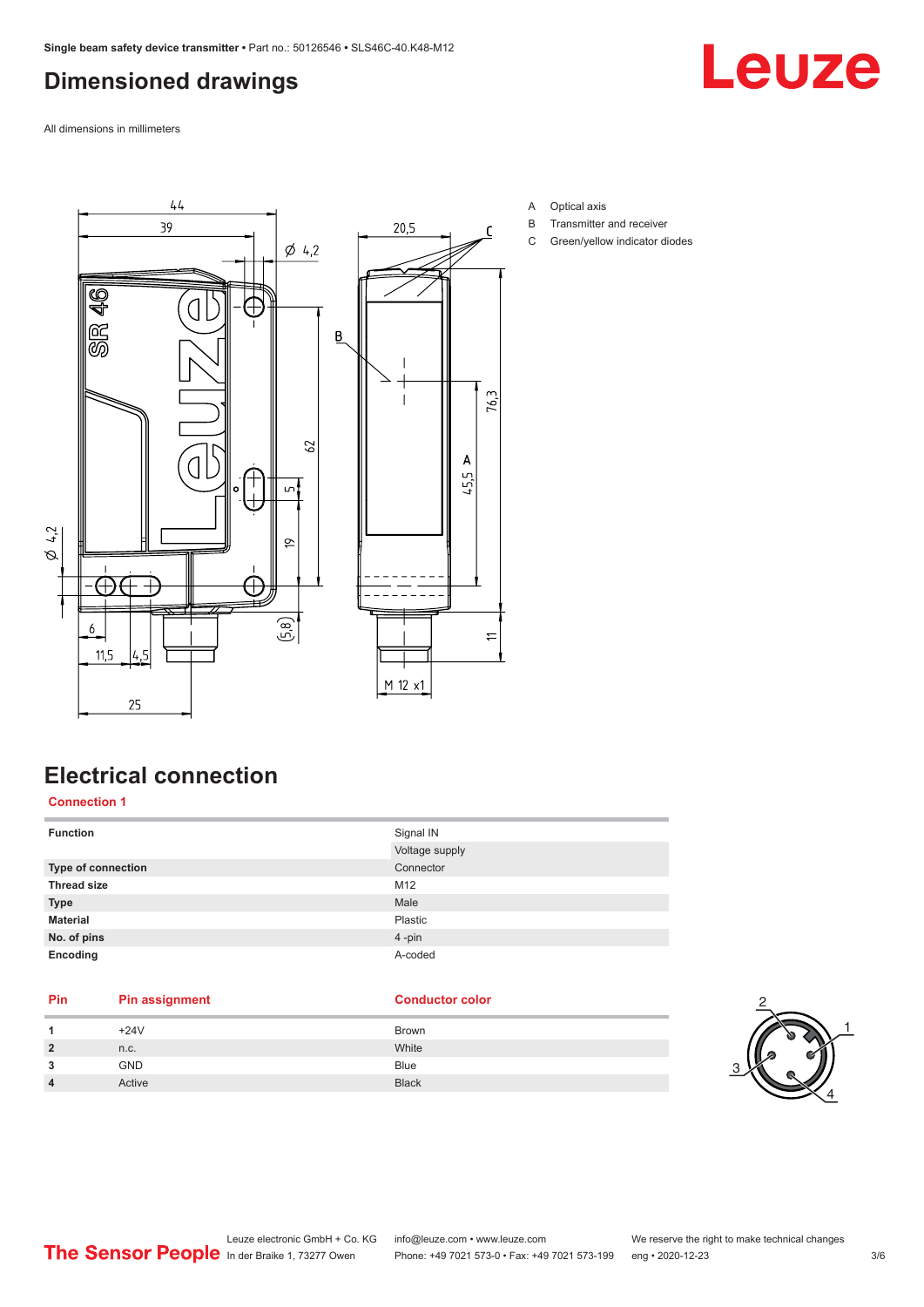### <span id="page-3-0"></span>**Operation and display**

| LED            | <b>Display</b>           | <b>Meaning</b>        |
|----------------|--------------------------|-----------------------|
|                | Green, continuous light  | Ready                 |
| $\overline{2}$ | Yellow, continuous light | Transmitter activated |

### **Suitable receivers**

|   | Part no. | <b>Designation</b>      | <b>Article</b>                        | <b>Description</b>                                                   |
|---|----------|-------------------------|---------------------------------------|----------------------------------------------------------------------|
| J | 50126328 | SLE46C-40.K4/4P-<br>M12 | Single beam safety<br>device receiver | Response time: 2.5 ms<br>Connection: Connector, M12, Plastic, 4 -pin |
|   |          |                         |                                       |                                                                      |

### **Notes**

| Observe intended use!                                                                                                                            |
|--------------------------------------------------------------------------------------------------------------------------------------------------|
| $\&$ The product may only be put into operation by competent persons.<br>$\phi$ $\phi$ Only use the product in accordance with its intended use. |



 $\%$  The SLS46CK4 safety sensors are a type 4 AOPD only in combination with the MSI-TRM safety relays.

ª For mounting, electrical connection and operation, the operating instructions of the MSI-TRM safety relays are to be observed.

### **For UL applications:**

ª Certification: UL 508, C22.2 No.14-13

 $\%$  Only for use in "class 2" circuits

ª These proximity switches shall be used with UL Listed Cable assemblies rated 30V, 0.5A min, in the field installation, or equivalent (categories: CYJV/ CYJV7 or PVVA/PVVA7)

### **Further information**

- Typ. operating range limit: max. attainable range without function reserve
- Operating range: recommended range with function reserve
- Light source: Average life expectancy 100,000 h at an ambient temperature of 25 °C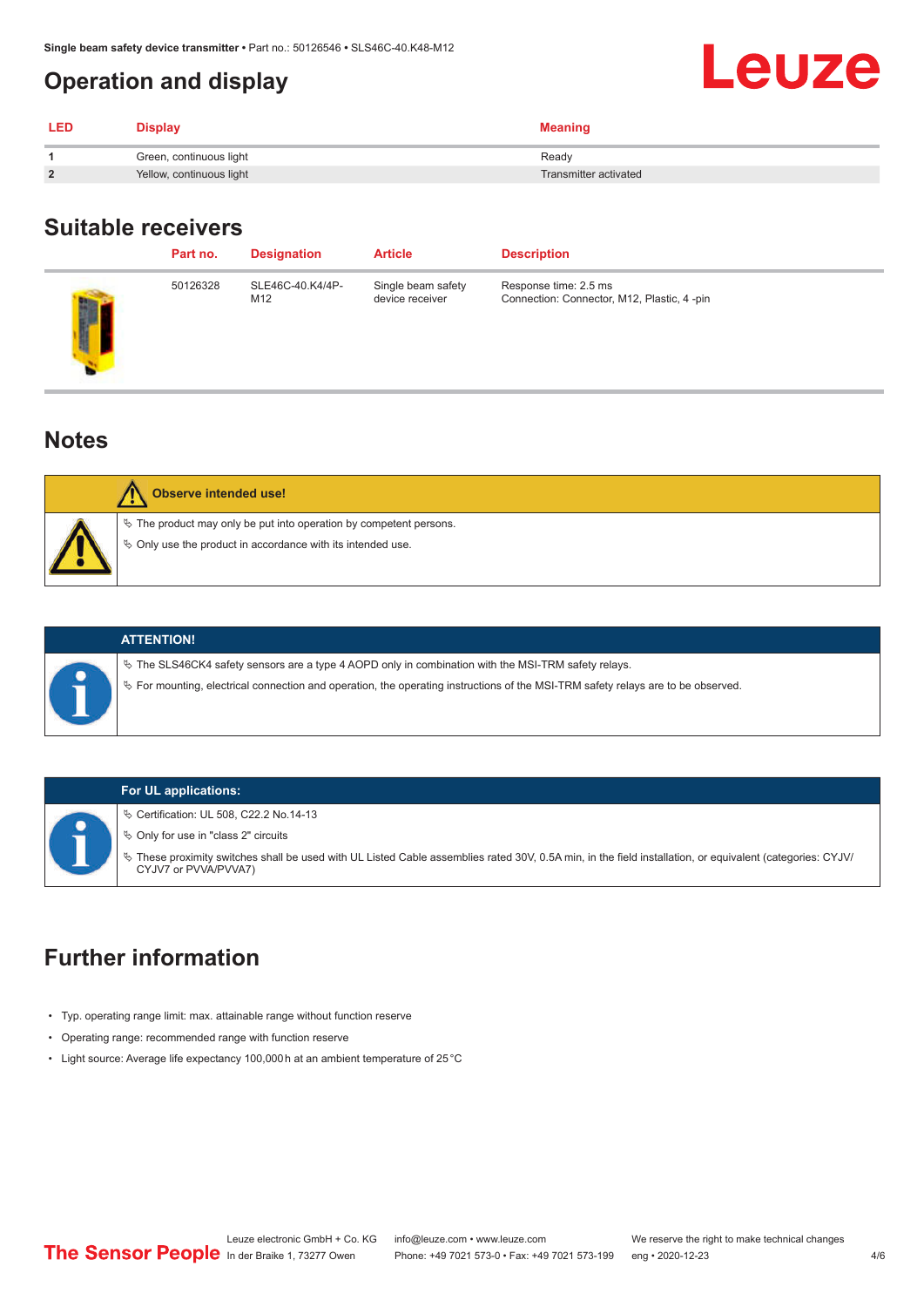### **Accessories**

# Leuze

## Connection technology - Connection unit

| Part no. | <b>Designation</b> | <b>Article</b> | <b>Description</b> |
|----------|--------------------|----------------|--------------------|
| 547931   | MSI-TRMB-01        | Safety relay   |                    |
| 547932   | MSI-TRMB-02        | Safety relay   |                    |

### Connection technology - Connection cables

|             | Part no. | <b>Designation</b>     | <b>Article</b>   | <b>Description</b>                                                                                                                                          |
|-------------|----------|------------------------|------------------|-------------------------------------------------------------------------------------------------------------------------------------------------------------|
| a<br>법<br>₩ | 50130690 | KD U-M12-4W-V1-<br>050 | Connection cable | Connection 1: Connector, M12, Angled, Female, A-coded, 4-pin<br>Connection 2: Open end<br>Shielded: No<br>Cable length: 5,000 mm<br>Sheathing material: PVC |

### Mounting technology - Mounting brackets

| Part no. | <b>Designation</b> | <b>Article</b>  | <b>Description</b>                                                                                                                                                                       |
|----------|--------------------|-----------------|------------------------------------------------------------------------------------------------------------------------------------------------------------------------------------------|
| 50105315 | <b>BT46</b>        | Mounting device | Design of mounting device: Angle, L-shape<br>Fastening, at system: Through-hole mounting<br>Mounting bracket, at device: Screw type<br>Type of mounting device: Rigid<br>Material: Metal |

### Muting - Mounting systems

| Part no. | <b>Designation</b> | <b>Article</b>  | <b>Description</b>                                                                                                                                                                                                                                           |
|----------|--------------------|-----------------|--------------------------------------------------------------------------------------------------------------------------------------------------------------------------------------------------------------------------------------------------------------|
| 50117252 | BTU 300M-D12       | Mounting system | Design of mounting device: Mounting system<br>Fastening, at system: For 12 mm rod, Sheet-metal mounting<br>Mounting bracket, at device: Screw type, Suited for M4 screws<br>Type of mounting device: Clampable, Adjustable, Turning, 360°<br>Material: Metal |